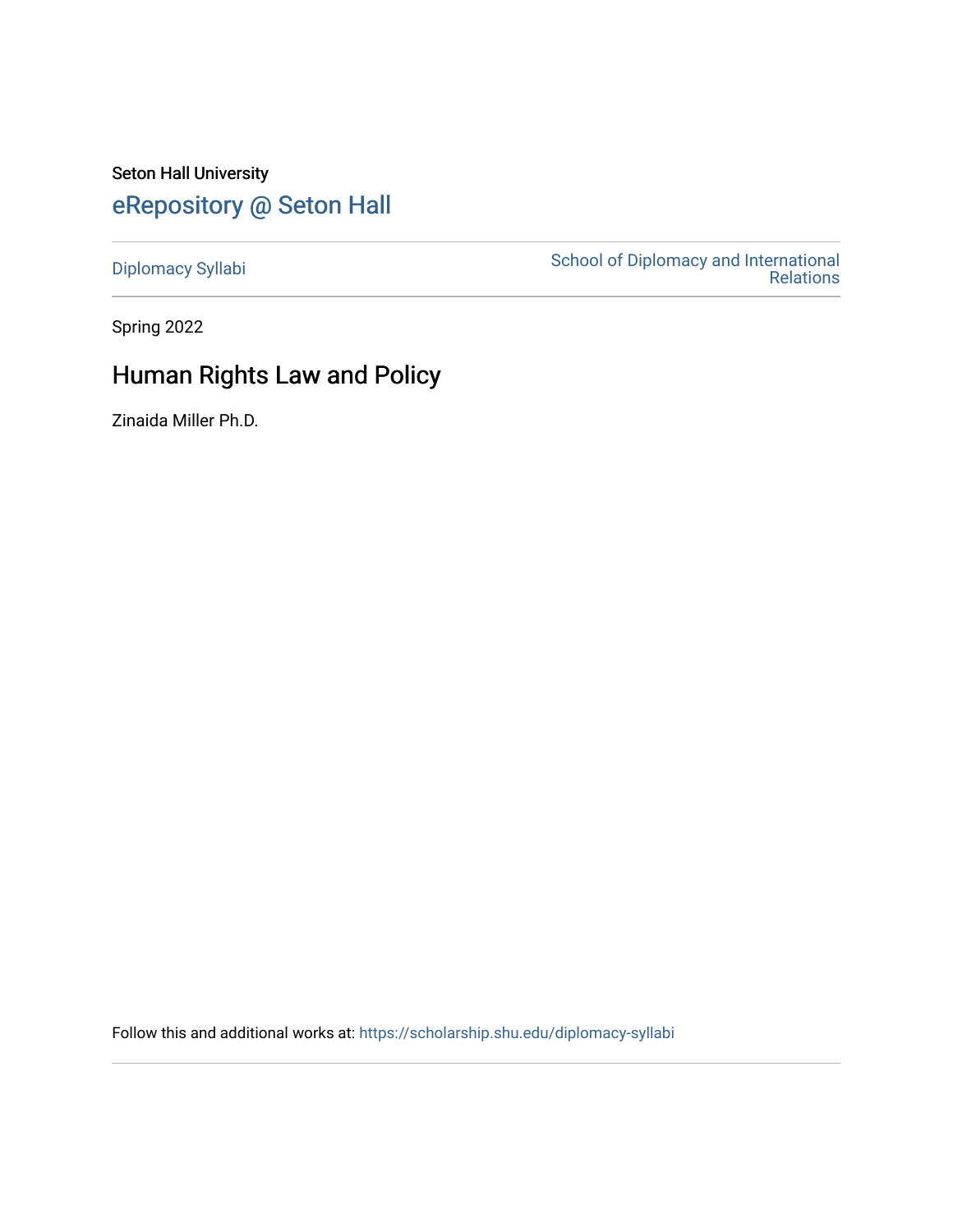#### HUMAN RIGHTS LAW AND POLICY DIPL 4106AB Professor Miller Spring 2022

#### COURSE DESCRIPTION

What are human rights? What do they promise and how often is that promise achieved? This class will examine the law, politics, policy, and advocacy practices of human rights, focusing on the dilemmas that ensue. In addition to examining human rights as law, we will also analyze the political, policy, and <sup>p</sup>hilosophical implications of human rights. We will explore the role of international and domestic law in enacting and enforcing human rights claims, the institutions of international human rights law, and the relationships between different types of rights. Throughout the course, we will pay special attention to three sets of questions:

- How can one most effectively mobilize <sup>a</sup> human rights agenda? What tools do you have at your disposal? Is litigation the best way to promote <sup>a</sup> particular human right? UN monitoring? Criminal prosecution? Naming and shaming? Protest? Are human rights an end in themselves or one par<sup>t</sup> of <sup>a</sup> larger strategy?
- Are human rights "par<sup>t</sup> of the problem" or par<sup>t</sup> of the solution? Do they mobilize or demobilize activism? Are human rights about universal guarantees, particularistic values, widespread dignity, neocolonial domination, or all of the above?
- Our world is facing unimaginable challenges: radical racial injustice, vast poverty and inequality, <sup>g</sup>lobal health crises, threats to democracy, climate change, mass population movements, conflict and insecurity. Can <sup>a</sup> human rights agenda help us face up to those challenges? How? What should the future of human rights be?

While we will discuss many <sup>p</sup>laces, we will often focus on South Africa and the United States. South Africa'<sup>s</sup> experience during and after apartheid provides <sup>a</sup> key example of <sup>a</sup> national struggle for democracy and equality and of the constitutionalization of human rights. We examine the United States because it's important to think about the context in which we are studying these issues, because the <sup>U</sup>.S. is <sup>a</sup> key <sup>p</sup>layer in international law and international relations, and because struggles for racial justice in the U.S. have long used the language of human rights.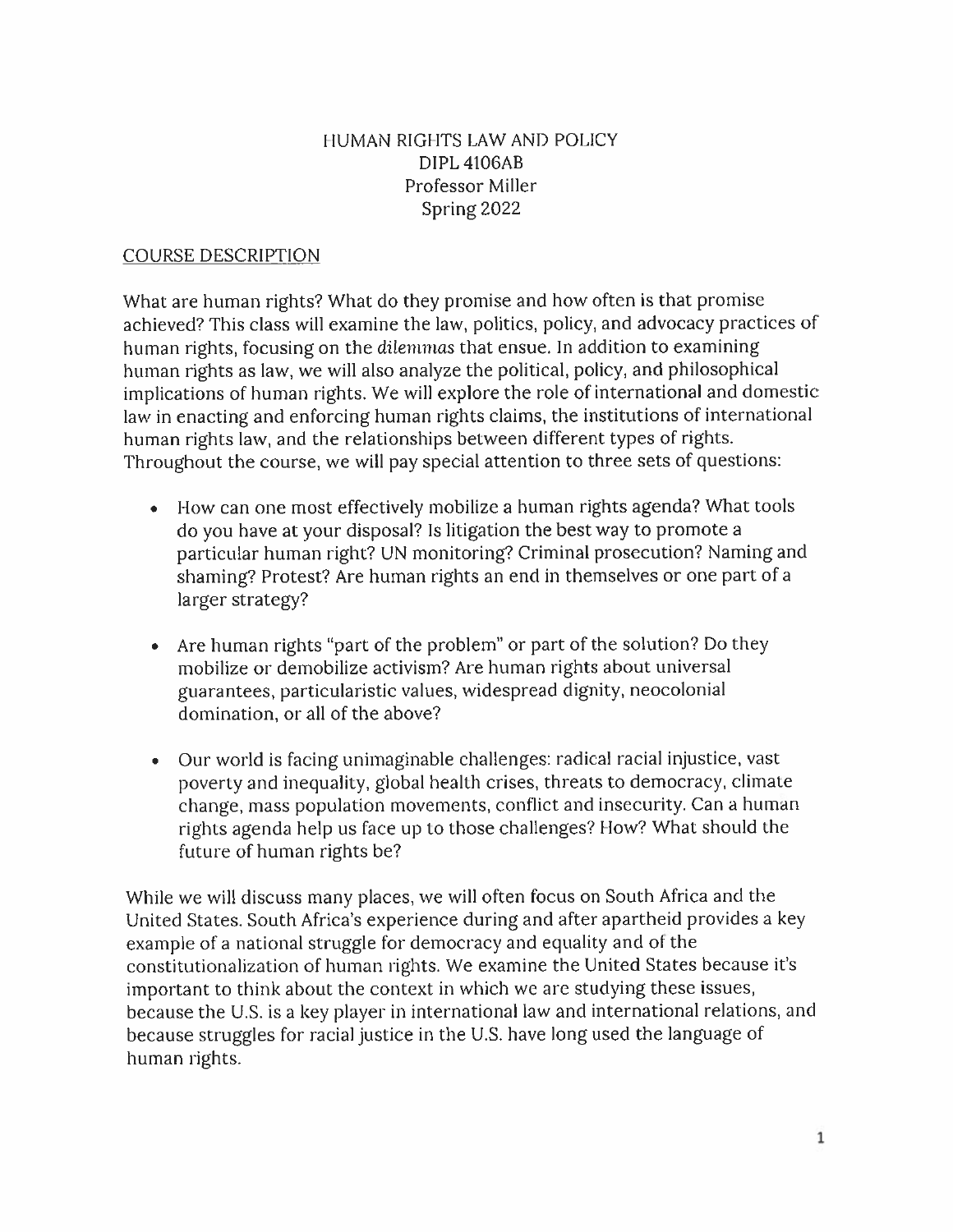By the end of the semester, students should have developed knowledge of the key concepts, doctrines and debates involved in the study of international human rights law. Students will build familiarity with legal reasoning and analysis; become skilled at identifying, critiquing, and developing legal arguments; and develop critical reading and writing faculties that extend beyond the legal field. Students will learn how to think like a lawyer, like a critic, and like an advocate - and sometimes how to think like all three at the same time. As <sup>a</sup> movement, <sup>a</sup> set of institutions, and <sup>a</sup> body of law, human rights promises <sup>a</sup> grea<sup>t</sup> deal. We will take those promises seriously as we ask how, whether, and where they are frustrated or fulfilled.

#### COURSE MATERIALS

All materials for this course are available on Blackboard. There is no separate textbook. Please make sure to have your readings available for every class, whether printed out or onscreen.

If you have not taken Public International Law (or are eager for <sup>a</sup> refresher), you may want to take <sup>a</sup> look at one or both of the following short texts:

Mark Janis, An Introduction to International Laio (2012) David Bederman and Chimène Keitner, International Law Frameworks (2016)

#### EVALUATION

**Participation and Reading (15%):** Participation is <sup>a</sup> major par<sup>t</sup> of this course. This is not *<sup>a</sup> lecture* course.That means <sup>1</sup> depend upon you to help me think through the ideas, to ask questions, to come up with goo<sup>d</sup> arguments.**To participate well, you will also need to** *do your readings* **and participate in all class exercises.** Because this class meets once <sup>a</sup> week, the reading load is higher per class than for <sup>a</sup> twice <sup>a</sup> week class. Please know that my choices are not random; <sup>I</sup> really try to think about what would be most useful for you to read and think about before class so that we can have interesting discussions.

How do <sup>I</sup> ge<sup>t</sup> *an <sup>A</sup> for participation?* Participation means making useful contributions to the discussion, listening to your peers (and me), referencing the readings or other points of the discussion. It means trying to answer my questions - not because you'll be right all the time (none of us are), but because you're trying to understand the material. It also means participating in the small group exercises, volunteering information from what you discussed in those groups, and actively engaging in class discussion and debate. Legal material is tough and <sup>I</sup> know that for many of you, this is the first time you're reading cases.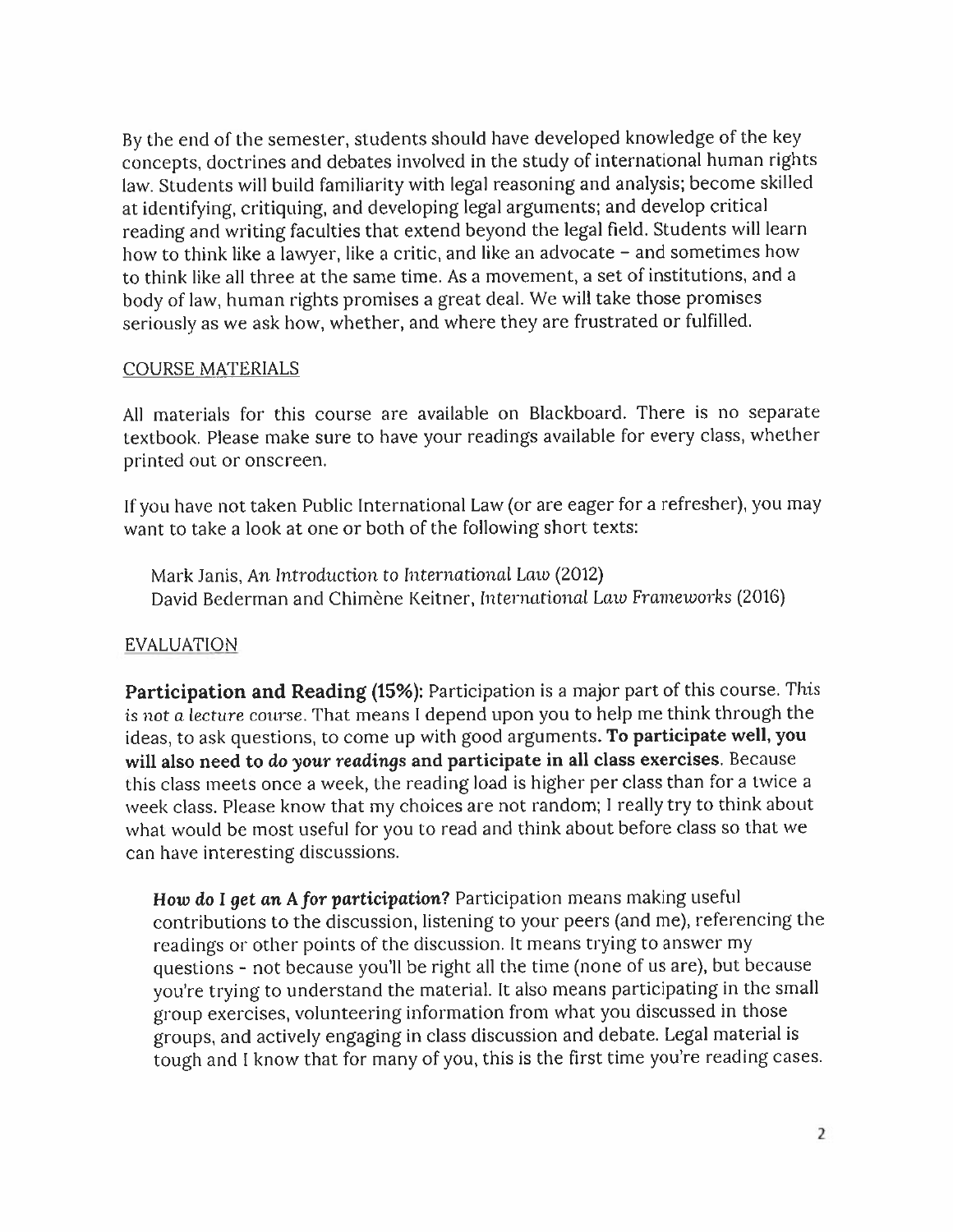And some of the articles we read are complicated. Don'<sup>t</sup> worry! My only expectation is that you have read carefully and that you have made <sup>a</sup> real effort to understand as much as you can. My goa<sup>l</sup> for every classroom is to make everyone feel welcome, included, safe, and confident. <sup>I</sup> include participation as par<sup>t</sup> of the evaluation because it helps us ge<sup>t</sup> to know each other better and it helps you learn the material. **All of that said, if you are for any reason uncomfortable speaking in class, <sup>p</sup>lease sign up to come chat with me in office hours and we will work together to develop <sup>a</sup> participation strategy that works for you.**

### **Writings (20%)**

**1. Case Brief**

Everyone will write **one** case brief (assignments are posted and in the syllabus). Briefs are due **before class. The briefs will be submitted through Safe Assign. Late briefs will be penalized <sup>1</sup>/<sup>3</sup> <sup>a</sup> mark; briefs that are more than <sup>a</sup> week late will not be accepted.** Each brief will be approximately <sup>a</sup> page in length (single spaced),<sup>12</sup> **point Times New Roman font, and should be clearly divided into four sections, with headings to identify each:**

- The title of the case, the court deciding the case, and the date of the decision.
- **• Facts:** <sup>A</sup> brief, one to three sentence summary of the facts.
- **. Question:** <sup>A</sup> brief, one-sentence statement, in question form, of the issue(s) in the case.
- **• Holding:** <sup>A</sup> brief description of the court'<sup>s</sup> decision, or "holding," on each of the issues
- **. Reasoning/Analysis:** <sup>A</sup> brief summary/analysis of the court's reasoning.
- 2. **Reflection**: You will each be assigned two classes for which you will write a short reflection. <sup>I</sup> will pos<sup>t</sup> the list of assignments on Blackboard.
	- <sup>A</sup> reflection paper should be **approximately 500 words. It** should address **three or more readings** from that week's assignment. **<sup>A</sup> stellar reflection will be well-written, concise, and demonstrate <sup>a</sup> thoughtful reflection on the materials.** You are welcome to use the week's reading questions as <sup>a</sup> guide but it is not required. Any author you discuss should be cited with <sup>a</sup> parenthetical citation with their last name and page number, <sup>e</sup>.g.,(Miller, 2). You do not need <sup>a</sup> works cited page as you will only be referencing that week'<sup>s</sup> readings.
	- Your reflection should be 1.5 spacing, Times New Roman font, <sup>12</sup>pt.
	- Reaction papers are always **due Monday at NOON** the day before class.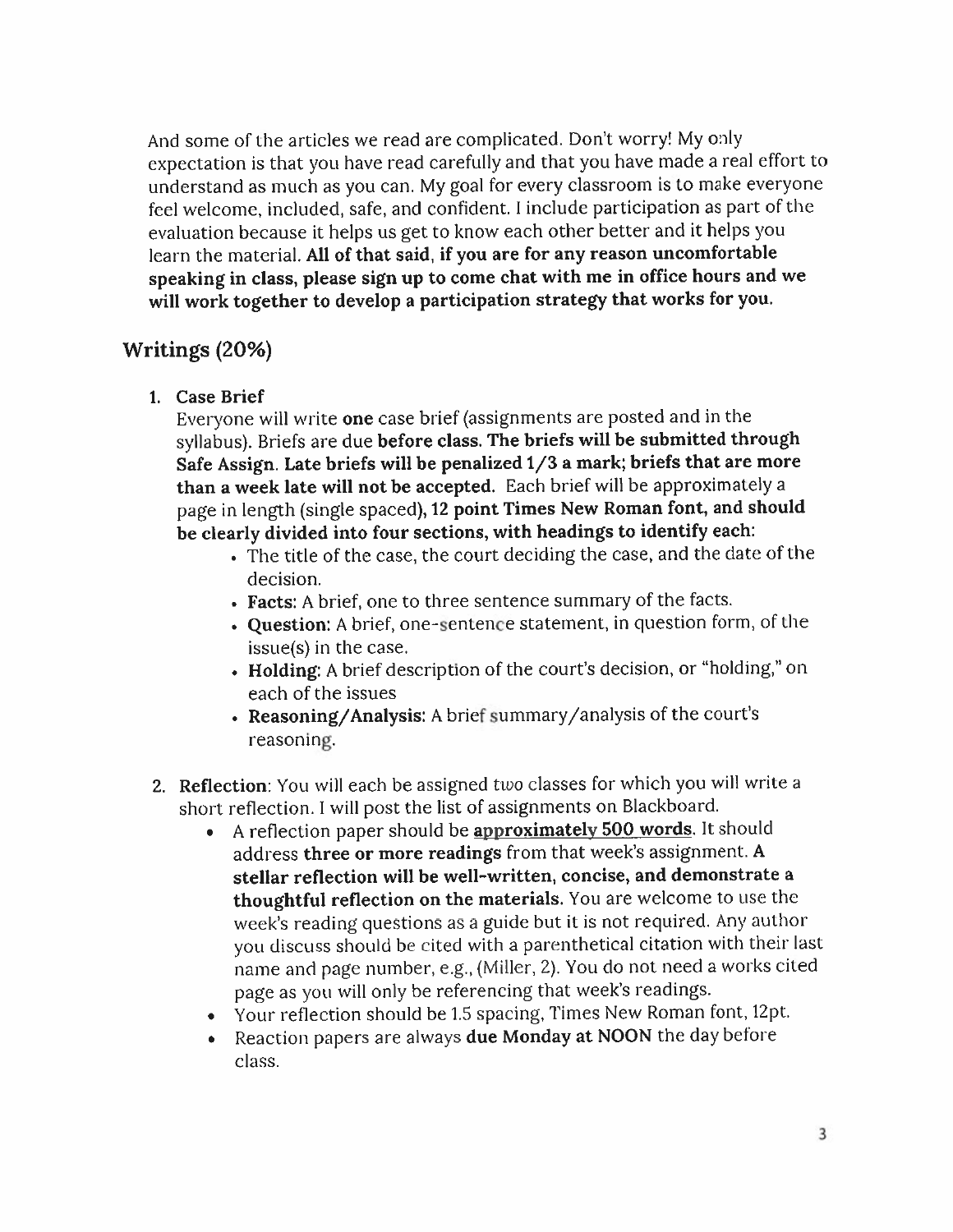- Late papers will be graded down a third of a grade; <u>papers that are</u> more than 3 days late will not be accepted.
- 3. **Midterm Exam** (3096): There will be an in-class midterm exam on March 22.
- <sup>4</sup>. **Take Home Final Exam** (35%): There will be one cumulative exam for the class. <sup>I</sup> will pos<sup>t</sup> the exam on Blackboard on Wednesday, May <sup>11</sup> (reading day). **It will be due on Blackboard on Sunday, May 15.**

#### **NOTE: Make sure to carefully proofread all writing before you turn it in on Blackboard. We will rarely discuss statues or trails in this class, but often statutes and** trials.

### ATTENDANCE AND PARTICIPATION

**Attendance, reading, and participation are not optional.** This class depends upon full participation. If due to circumstances beyond your control, you have to miss <sup>a</sup> class, <sup>p</sup>lease alert me by e-mail **BEFORE** class. Barring exceptional circumstances, you are responsible for the class reading for any missed class. **Excessive absences will result in <sup>a</sup> failing grade** for this course.

#### CORONAVIRUS SAFETY

Our mask mandate remains mandatory for all classrooms and in effect until further notice. Please help keep everyone safe by making sure you are wearing an effective, well-fitted mask that covers your nose and mouth. You may not come to class without <sup>a</sup> mask and you must keep it on the entire time. Remember that you do not know everyone'<sup>s</sup> persona<sup>l</sup> situation, who they live with, or how they or their loved ones may be vulnerable. We are all responsible for keeping each other safe. Updates on University policy can be found here: https://www.shu.edu/healthintervention-communication /

#### ELECTRONICS AND NOTE-TAKING

More than one study has concluded that taking notes by hand rather than by typing improves learning; when you cannot transcribe but rather have to translate class discussion and lecture into hand-written notes, you are far more likely to retain the information in more detail and for longer.<sup>1</sup> The temptation to multitask while you are on <sup>a</sup> computer not only reduces your participation but negatively affects those around you.<sup>2</sup>

http://www.newyorker.com/tech/elements/the-case-for-banning-laptops-in-the-classroom.

**<sup>2</sup> hitp:/Avww.sciencedirect.com/science/article/pii/S0360 <sup>l</sup> <sup>31512002254</sup># .**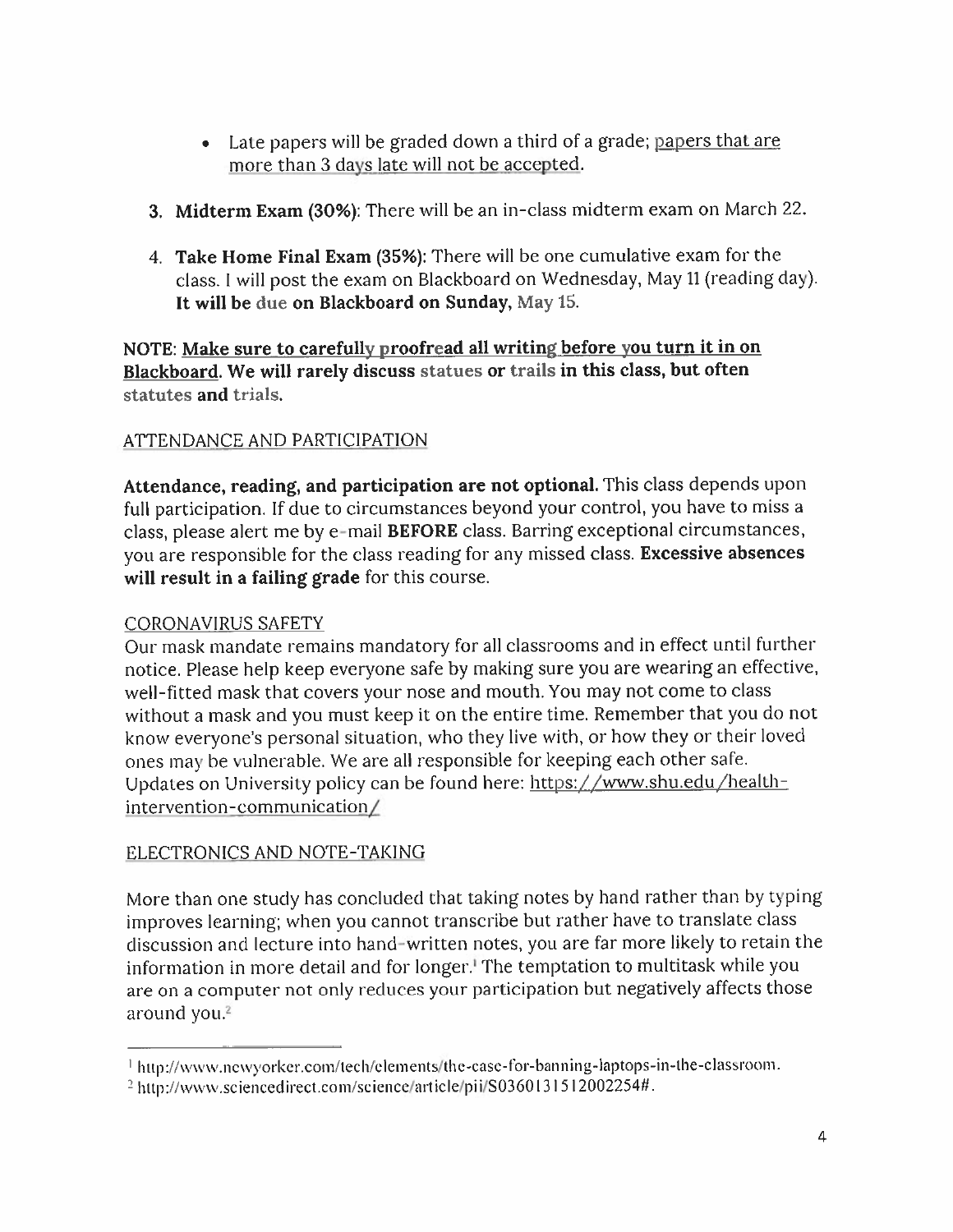That said, you need access to the readings during class and <sup>I</sup> do not want to require printing all of them. In order to promote the best possible classroom discussion while allowing you to access the readings, **the rules for laptops in class are as follows: you may use your computer in one of two ways:**

- 1. It can be in **tablet form** (flat on your desk) or
- 2. You can keep it **closed on your desk** and open it only when you need to reference the readings to make <sup>a</sup> comment during discussion.

**Otherwise, computers should be closed at all times and you should take your notes on paper.** If taking notes by hand will pose <sup>a</sup> particular difficulty for you, <sup>p</sup>lease come see me. **All use of electronics for any purpose other than class work is prohibited.** If you use your laptop for anything else, you will be subject to discipline, including reduction in grades. If <sup>I</sup> find laptops to be <sup>a</sup> consistent distraction in class, 1 will ban them completely.

Please know that <sup>I</sup> have absolutely no tolerance for the use of mobile <sup>p</sup>hones in the classroom. **If <sup>I</sup> see your cell <sup>p</sup>hone on your desk or in your hand during class, <sup>I</sup> will confiscate it for the remainder of class.** If you have an emergency situation that requires you to check your <sup>p</sup>hone or email during class, <sup>p</sup>lease let me know before class.

#### OFFICE HOURS AND CONTACT INFORMATION.

My office hours will be on Zoom, 2:00-4:30PM Wednesdays and by appointment. On Blackboard, you will find <sup>a</sup> link to <sup>a</sup> Google doc where you can sign up for <sup>a</sup> slot. These slots are first come, first serve. Please do not change anyone else's appointment!If those times don'<sup>t</sup> work for you, just send me an email and we will find another time.

My e-mail address is Zinaida.Miller@shu.edu. I do make an effort to respond promptly to all email questions and concerns, but <sup>1</sup> will not respon<sup>d</sup> to emails received after 9:00PM until the next day.

#### GENERAL INFORMATION

### ACADEMIC INTEGRITY

Plagiarism and other forms of academic dishonesty will be reported to the administration, and may result in <sup>a</sup> lowered or failing grade for the course and up to possible dismissal from the School of Diplomacy. See University and School standards for academic conduct here: https://www.shu.edu/student-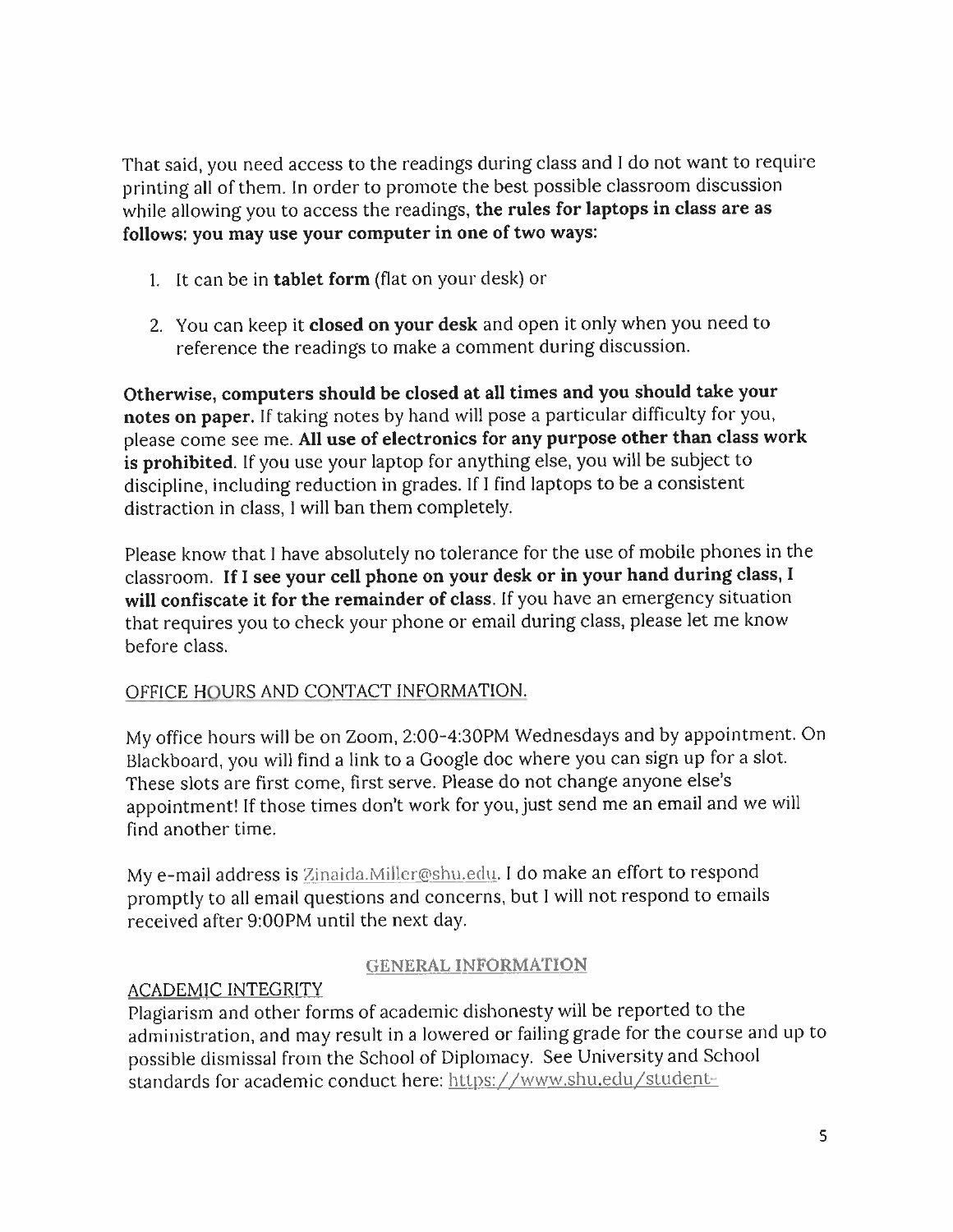### life /upload/Student-Code-of-Conduct.pdf and http://www.shu.edu/academics/diplomacy/academic-conduct.cfm

In a paper, where you quote language word for word from a source, you must place it in quotation marks or in <sup>a</sup> block quote and **<sup>g</sup>ive the exactsource** for each quoted passage. Where you paraphrase something, you must **cite the source.** Where you refer to or use an author'<sup>s</sup> insight or idea, you must **cite the source.** Lifting or paraphrasing language from <sup>a</sup> web site without indication and citation is <sup>p</sup>lagiarism. **Any indication** *of* **<sup>p</sup>lagiarism on <sup>a</sup> case** *brief or* **response paper will result in <sup>a</sup> /ailing** *grade for* **the assignment and <sup>a</sup> reduction in the participation** *grade for* **the class.** <sup>A</sup> repeated incident of <sup>p</sup>lagiarism (i.e., more than one) is likely to result in <sup>a</sup> failing grade for the class and will be reported to the administration. All materials will be turned in through Safe Assign.

#### INCLUSIVE LEARNING

It is the policy and practice of Seton Hall University to promote inclusive learning environments. If you have <sup>a</sup> documented disability you may be eligible for reasonable accommodations in compliance with University policy, the Americans with Disabilities Act, Section 504 of the Rehabilitation Act, and/or the New Jersey Law against Discrimination. Please note, students are not permitted to negotiate accommodations directly with professors. To reques<sup>t</sup> accommodations or assistance, <sup>p</sup>lease self-identify with the Office for Disability Support Services (DSS), Duffy Hall, Room <sup>67</sup> at the beginning of the semester. For more information or to register for services, contact DSS at (973) <sup>313</sup>-<sup>6003</sup> or by <sup>e</sup>-mail at DSS@shu.edu.

#### INCOMPLETES

Incompletes will be given only in exceptional cases for emergencies. Students wishing to reques<sup>t</sup> <sup>a</sup> grade of Incomplete must provide documentation to suppor<sup>t</sup> the reques<sup>t</sup> accompanied by <sup>a</sup> Course Adjustment Form (available from the Diplomacy Main Office) to the professor before the date of the final examination. If the incomplete reques<sup>t</sup> is approved, the professor reserves the right to specify the new submission date for all missing coursework. Students who fail to submit the missing course work within this time period will receive <sup>a</sup> failing grade for all missing coursework and <sup>a</sup> final grade based on all coursework assigned. Any Incomplete not resolved within one calendar year of receiving the Incomplete or by the time of graduation (whichever comes first) automatically becomes an "FI" (which is equivalent to an F). It is the responsibility of the student to make sure they have completed all course requirements within the timeframe allotted. Please be aware that Incompletes on your transcript will impact financial aid and academic standing.

#### **CAPS**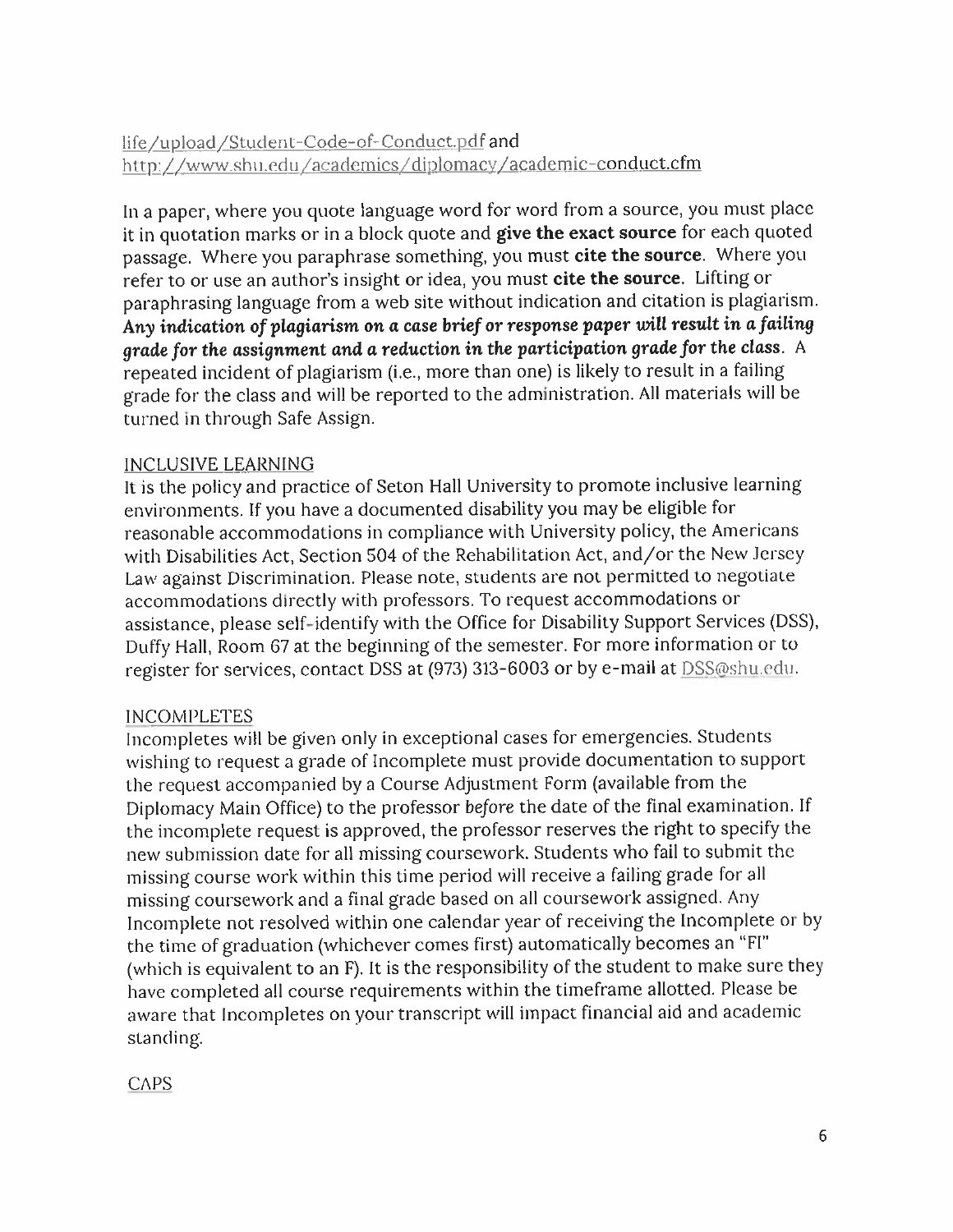As par<sup>t</sup> of our commitment to the health and well-being of all students, Seton Hall University'<sup>s</sup> Counseling and Psychological Services (CAPS) offers initial assessments, counseling, crisis intervention, consultation, and referral services to the SHU community. The CAPS office is located on the second floor of Mooney Hall, room <sup>27</sup>. Appointments can be made in-person or by calling 973-761-9500 during regular business hours, Monday-Friday, <sup>8</sup>:<sup>45</sup> <sup>a</sup>.m. - 4:<sup>45</sup> <sup>p</sup>.m. In case of <sup>a</sup> psychological emergency, call CAPS (973-761-9500) at any time to spea<sup>k</sup> to <sup>a</sup> crisis counselor. For more information, <sup>p</sup>lease visit: https://www.shu.edu/counselingpsychologicalservices/index.cfm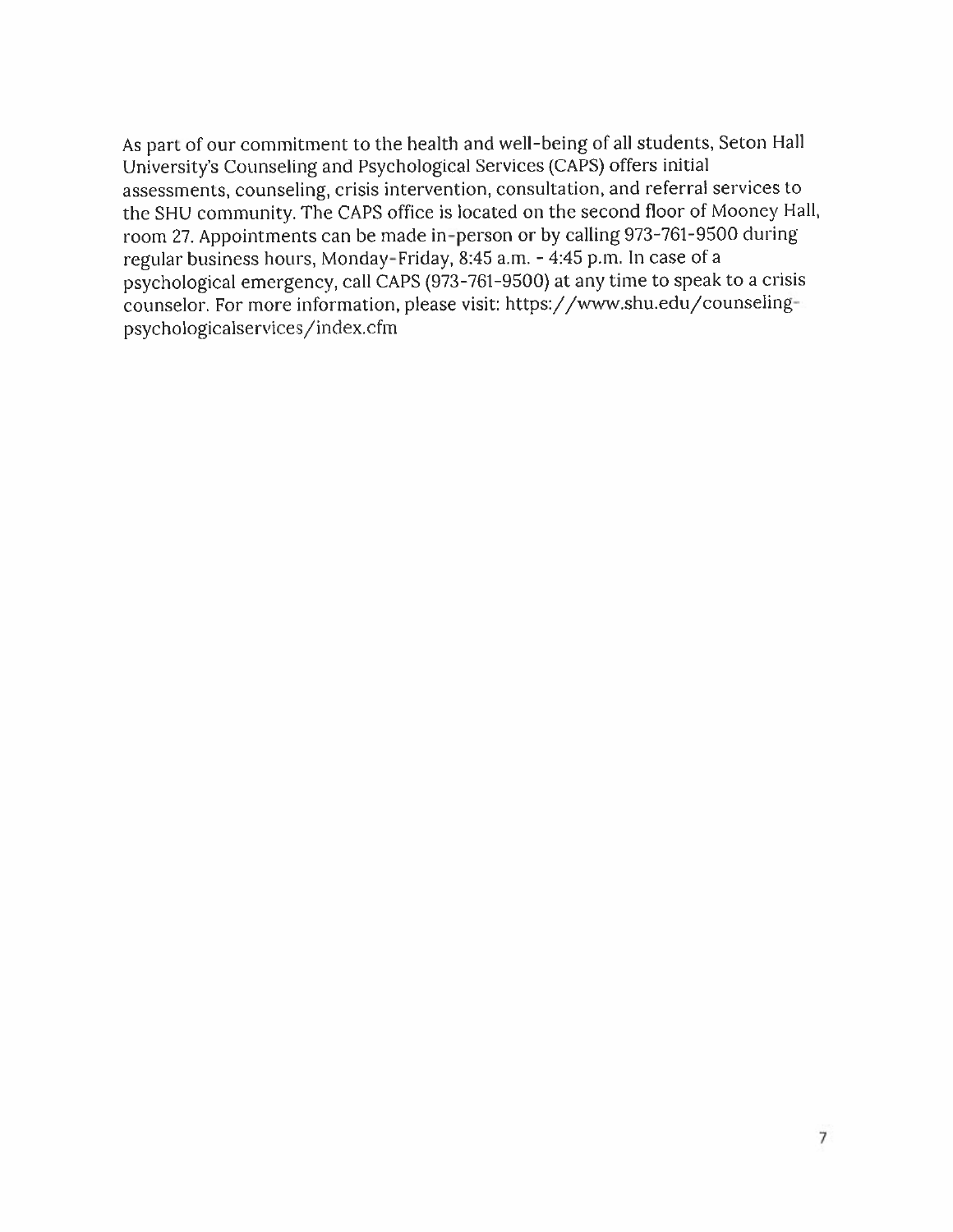# **Part <sup>I</sup>. Introductions: International Law, Human Rights, and History**

## Class1(January 25)

Introduction to the Course and Human Rights

## Class  $2$  (February 1)

## The Development of Human Rights

What do *we* mean *when* me talk about "human rights''? When *did they* become *influential in* the tuorld? What is *<sup>a</sup>* human,rightssyste?n and tuhen *did it: begin?* Why does it matter? In today'<sup>s</sup> class, we will compare *different accounts of the precursors and rise of human rightsin* the world. We mill also do <sup>a</sup> close reading *of the* Universal Declaration *of Human Rights. Are human* rights *for everyone? Are some* rights more *important* than others? More universal?

## **1. Overview**

**• Bates, "History" in Moeckli et al**

### **2. The Anti-Slavery Movement**

• Adam Hochschild, Bury the Chains: Prophets and Rebels in the Fight to Free an Empire's Slaves (2005), 1-8

### **3. 1940<sup>s</sup> and the Universal Declaration of Human Rights**

- **• Universal Declaration of Human Rights**
- **• Alston & Goodman, <sup>145</sup>-<sup>54</sup> (Mary Ann Glendon, Makau Mutua, Hersch Lauterpacht on the UDHR)**
- **• Jack Donnelly, "The Relative Universality of Human Rights" (excerpts)**

## **4. The 1970<sup>s</sup>**

**• Sam Moyn, "Human Rights in History," The Nation (August <sup>11</sup>, <sup>2010</sup>)**

### **5. But wait, what about all those years in between?**

**• Steven <sup>L</sup> B. Jensen, Decolonization—not western liberals—established human rights on the <sup>g</sup>lobal agenda", Open Global Rights (Sept. 29, 2016)**

Class 3 (February 8)

Introducing International Law & International Human Rights Law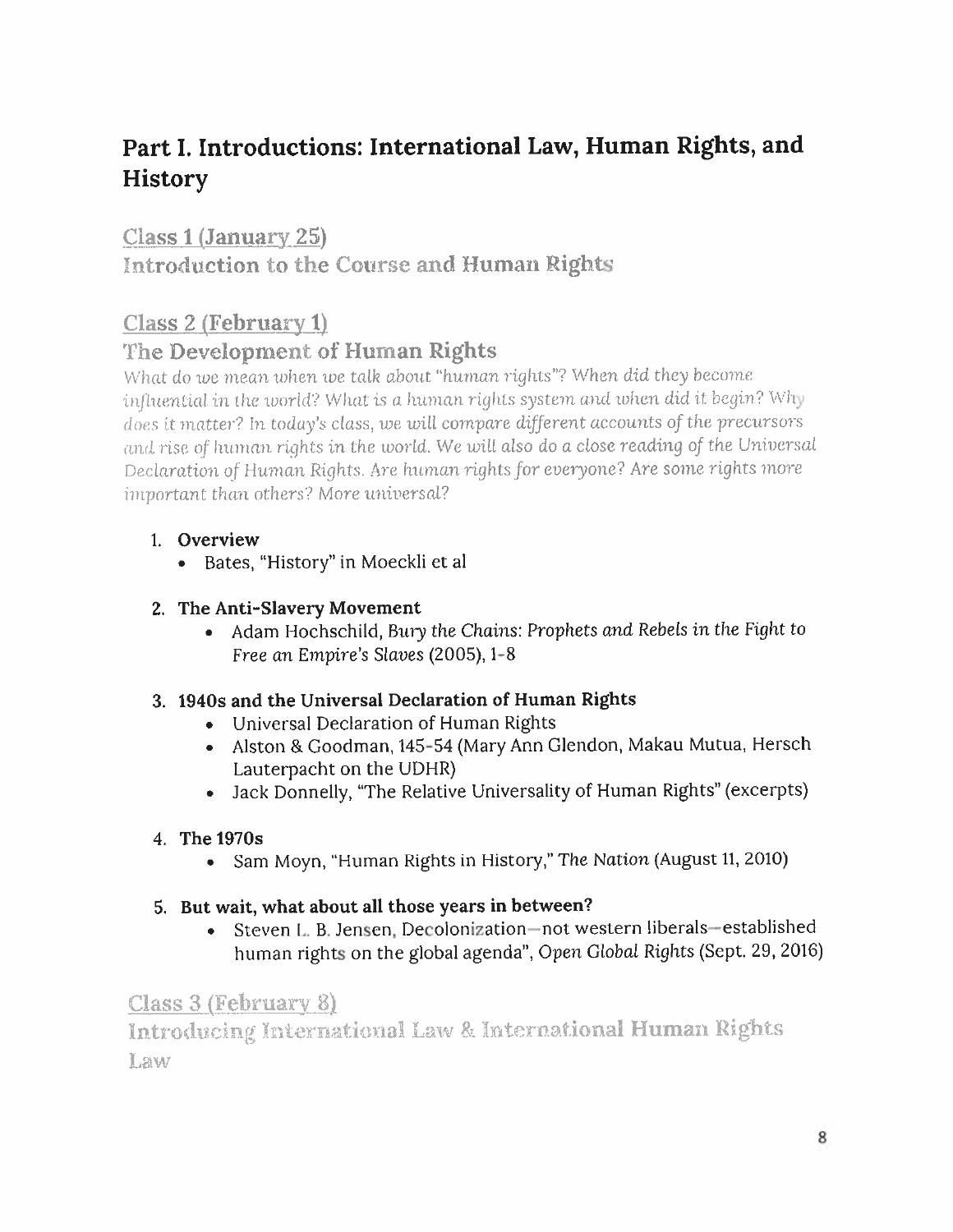In this *class, we will discuss human rights as <sup>a</sup> species of international* law *and international law as <sup>a</sup> reference for national* lata We *will focus on two cases, one from South Africa and one from the <sup>U</sup>.S.,* both on the death penalty. As you read them, consider the ways in which the two courts discuss international law and its role in *their domestic law. After we. look* at the casesin detail, toe *will* turn to some divergent perspectives oil the role *of international law* tn the United States in *particular.* What are the *different perspectives? How does each* author *defend their idea?* What do you think about the role of international law in domestic courts generally and in the U.S. in particular? What *does all* this mean *for* human *rights as <sup>a</sup> form of international law?*

- **<sup>1</sup>. An Emerging International Common Law?**
	- Olivier De Schutter, International Human Rights Law: Cases, Materials, Commentary, Cambridge University Press, <sup>2010</sup> (pp. <sup>31</sup>-34)
- **2. International Law in National Courts Case Study: Death Penalty Litigation**
	- WATCH "Apartheid, <sup>46</sup> Years in 90 Sections," BBC News, https://www.youtube.com/watch/2f2k6iDFCL4
	- Alston & Goodman, International Human Rights Law, ppl8 <sup>41</sup>, 51-56 (Pay attention to the differences between the South African and U.S. approaches in *Makwanyane* and Roper)
	- Alison Nathan, "Arresting Juxtapositions: The Story of Roper <sup>v</sup>. Simmons" in Human Rights Advocacy Stories, pp 318-322, 329-331

## **<sup>3</sup>. International Law, Human Rights, and Sovereignty: Competing Positions**

- Harold Koh, "Transnational Legal Process After September 11th", Berkeley *Journal of International Law* (2003-2004)
- John Bolton, "The First Post-American President and American Sovereignty", Speech to the American Enterprise Institute (2010)
- Michael Hirsch, "Scholars Fear <sup>a</sup> More Nationalist Supreme Court Under Barrett", *Foreign* Policy (Oct.14, 2020)

# **Part II. Rights and Rights-Holders**

## Class <sup>4</sup> (February 15)

## Civil and Political Rights

This week, *we will discuss* the genera<sup>l</sup> *idea of civil and political rights and* its development in the International Covenant on Civil and Political Rights and then *focus* on two particular topics: the right to be *free from* torture and the suspension *oj* certain rights in times *of emergency.* The *first:* set *of readings is* about *the past-<sup>U</sup> <sup>1</sup> )<sup>1</sup> IR*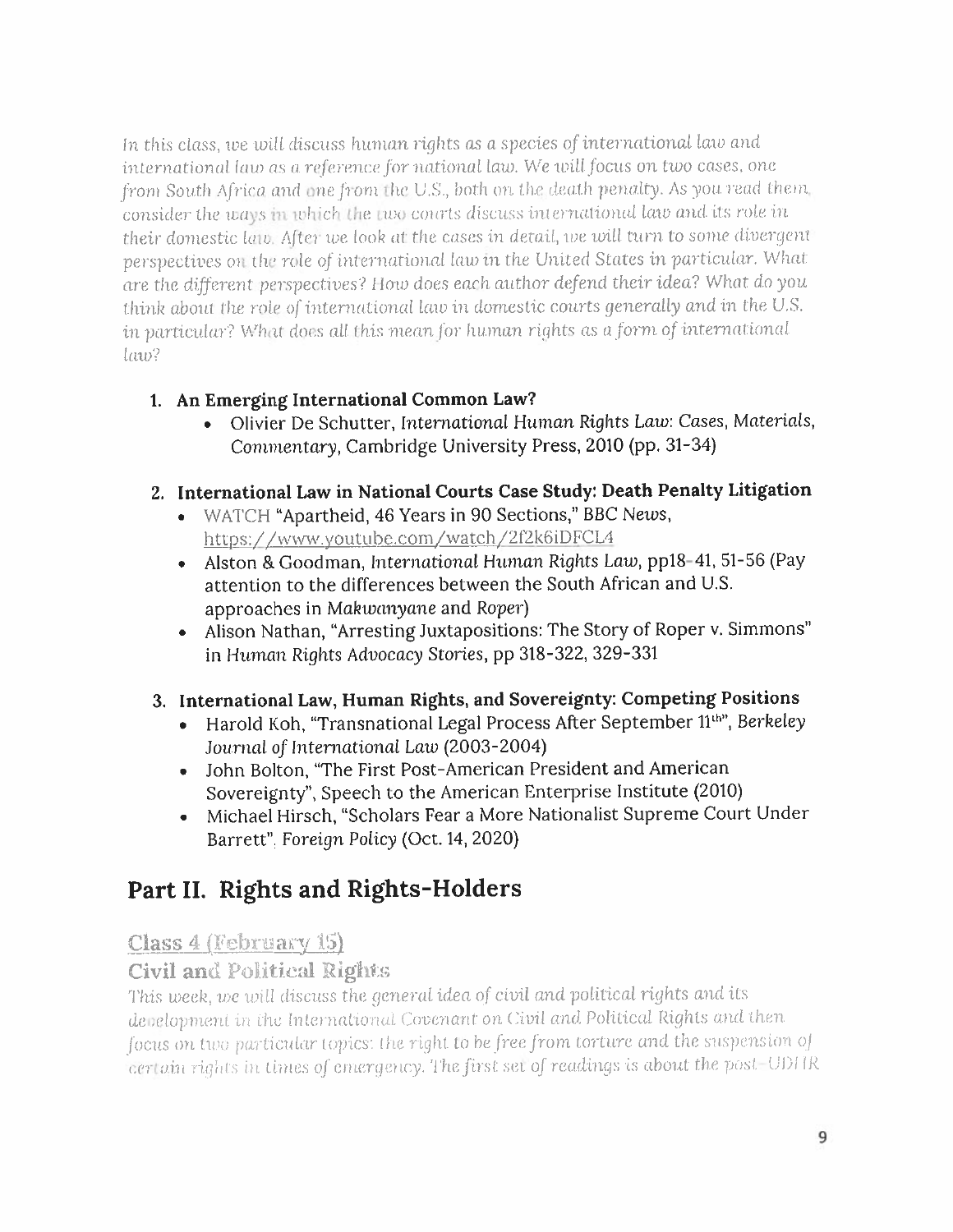*developments at the United Nations, in particular the writing of the* ICCPR *and* the practices of the Human Rights Committee (its monitoring body). *The second set of readings is about the prohibition against torture. Focus on the arguments made about* why torture should sometimes be permissible in democracies or why it should not. If me knorn that torture mill *happen,what does that mean for the prohibition?* What role does popular culture <sup>p</sup>lay in shaping our understandings of torture? Finally we'll lum to the topic *of emergency and* terrorism. It turns out that the governmen<sup>t</sup> can sometimes "suspend" our rights - *lawfully.* What does that mean and *when can it happen? Is it <sup>a</sup> good system?*

- **<sup>1</sup>. Development of the ICCPR and the Human Rights Committee**
	- Olivier De Schutter, International Human Rights Law: Cases, Materials, Commentary, Cambridge University Press, 2010 (12pp.)
	- International Covenant for Civil and Political Rights
	- Alston & Goodman, "Human Rights Committee", International Human Rights

## **2. Case Study: Torture**

- UN Convention Against Torture
- Alston & Goodman, Internationa! Human Rights, pp 238-264 (The Torture Prohibition)
- Susan Marks and Andrew Clapham, "Torture", *International* Human Rights Lexicon
- Carol Rosenberg, "Psychologist Who Waterboarded for the CIA to Testify at Guantanamo,"The Nern York Times (Jan. 20, 2020)
- Jane Mayer, "Whatever It Takes: The Politics of the Man Behind '24'", The New Yorker (Feb 19, 2007)
- Kiran Grewal, "To change torture practices, we must change the entire system", Open Global Rights (March 15, 2017)

## **3. States of Emergency: Suspending Civil and Political Rights**

- Susan Marks and Andrew Clapham, "Terrorism", International Human Rights Lexicon
- Martin Scheinin, Covid-<sup>19</sup> Symposium: To Derogate or Not to Derogate?, Opinio Juris (April 2020)

## Class 5 (February 22)

## Economic and Social Rights

This *week* me mil! look at another major category *of human rights: economic, social and cultural* rights. Although these tmo categories mere /ormally separated in *the two Covenants ( partly for ideological and* political reasons), ( hey *are* nom considered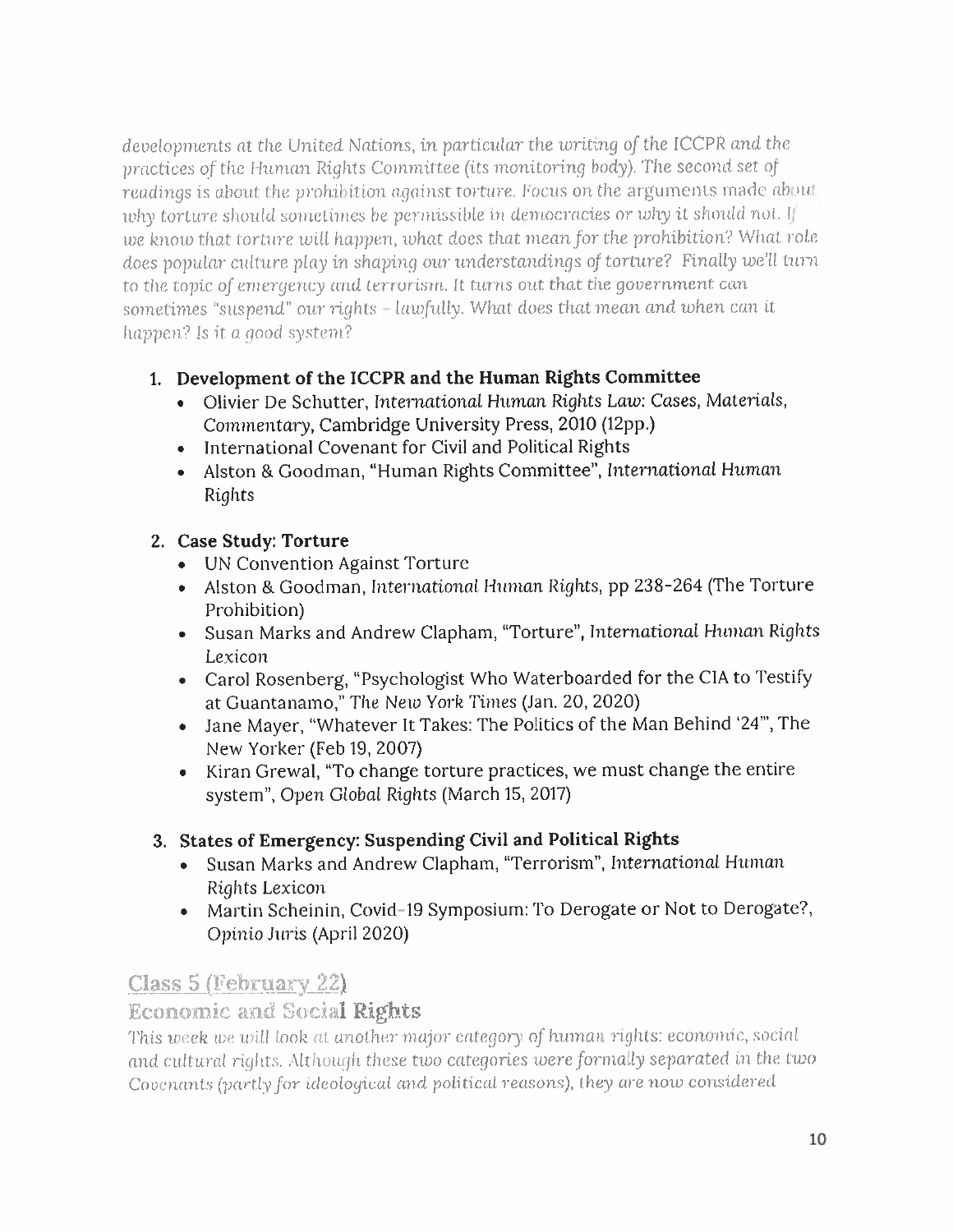indivisible *and interdependent. Nonetheless, the two Covenants differ* in how they *frame* these types of rights. How different are they? How similar? What does it look like when economic rights *are pu<sup>t</sup> into* action,in national constitutions? We will use South *Africa as our example here, reading* tioo *of the more famous early* post*apartheid cases on* economic *rights.*

- **1. What Are Economic, Social, and Cultural Rights?**
	- International Covenant for Economic, Social, and Cultural Rights
	- Alston & Goodman, International Human Rights, pp. 291-299, 305-<sup>6</sup> (Competing Perspectives on Economic Rights)
- **<sup>2</sup>. Case Study: South Africa'<sup>s</sup> Constitutionalization of Economic and Social Rights**
	- Alston and Goodman, International Human Rights pp. 353-355, 358-369: (South African Constitution; *Government of South Africa <sup>v</sup>.* Grootboom; Treatment Action *Campaign <sup>v</sup>.* Minister *of* Health)
	- Amy Kapczynski & Jonathan Berger, "The Story of the TAC Case" in Human Rights Advocacy Stories, 43-51, 78-79
	- William Forbath, "Cultural Transformation: Deep Institutional Reform and o. ESR Practice: South Africa's Treatment Action Campaign," in Stones *of Hope:* How *African* Activists Reclaim Human Rights (ed. Lucie White and Jeremy Perelman), pp 55-56

## **Class 6 (March 1)**

## **Race, Racism, and Human Rights**

What *happens* at *the intersection of racism,racial justice, and human rights?* In the /irst par<sup>t</sup> *of class, we will discuss* the most obvious ivay in ivhich *international law* has *address race:* the prohibition on discrimination based. We ivill read <sup>a</sup> *case from* the Inter -American *Court of Human* Rights to see hour that <sup>p</sup>laysin *practices* asivell as an important *critique of the focus* on antidiscrimination in human rights lain The rest *of class mil he focused on* the United States. *Black activists and their allies* have deployed the human rightsframeioork to address *racial* inequality in the <sup>U</sup>.S.since *the founding of* the *United Nations - with varying successes and failures. Today,* many Black Lives Matter activists have invoked the human rights framework too. We'll *discuss what it means to think oj* the struggle/or racial justice as <sup>a</sup> human rights struggle. What are the bene/its and limitations *of the framework? How do activists* use human rights to advance an *agenda for justice?*

## **<sup>1</sup>. Discrimination Based on Race in International Human Rights Law**

• David Weissbrodt and Connie de la Vega, International Human Rights Law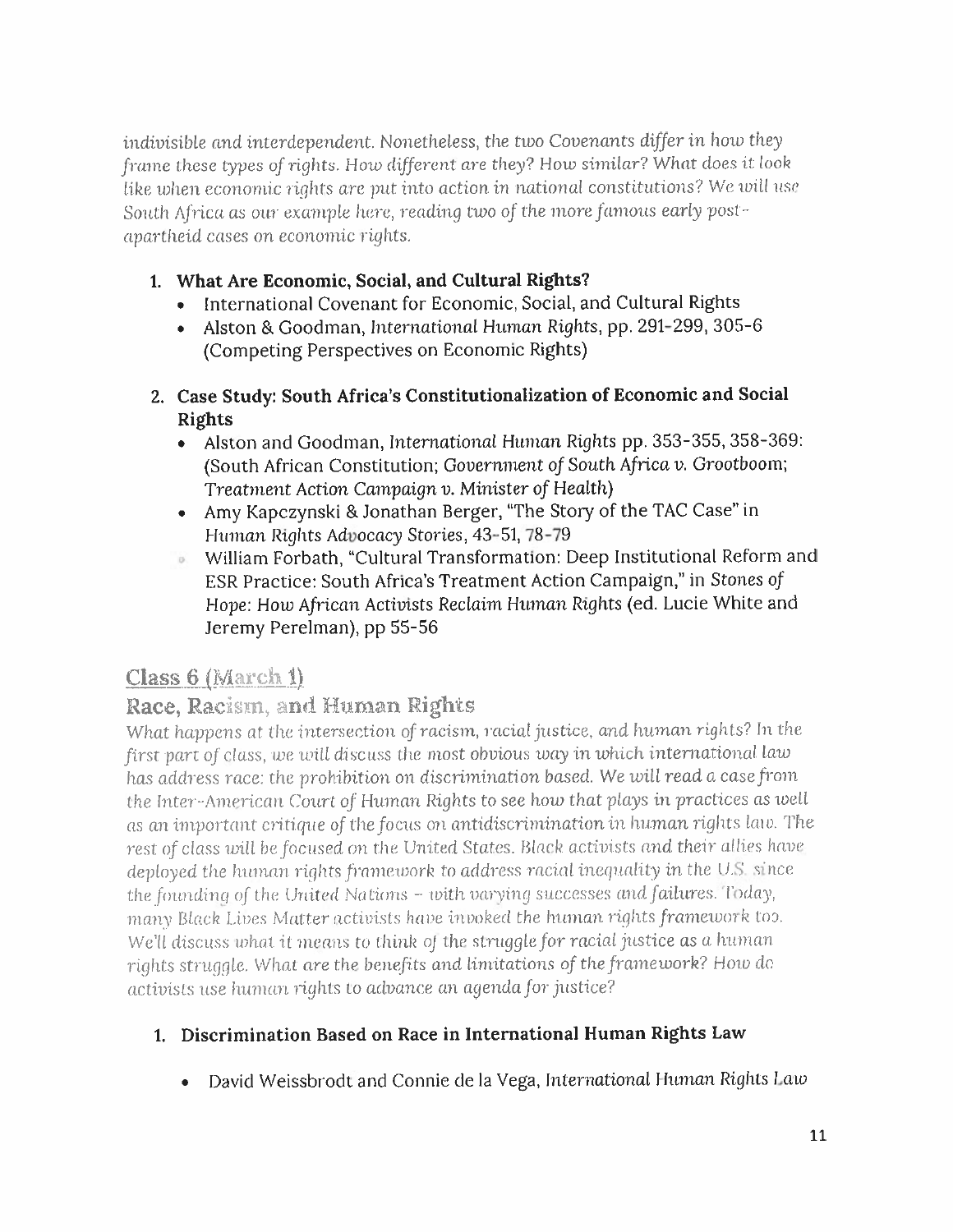- Convention on the Elimination of All Forms of Racial Discrimination (CERD)
- Simone Andre Diniz <sup>v</sup>. *Brazil ,* Inter-American Court of Human Rights, Report on the Merits
- • Hope Lewis, "Race, Class and Katrina: Human Rights and (Un)natural Disaster" in Environmental Justice in the New Millennium (2008)
- Anna Spain Bradley, Human Rights Racism, Harvard Human Rights Journal 32{1)(2019), Excerpts

### **2. U.S. Racial Justice as <sup>a</sup> Human Rights Struggle**

- Margaret Somers and Christopher Roberts, "Toward <sup>a</sup> New Sociology of Rights," Annual Review *of* Law and Social Science, 392-94 (2008)
- Carol Anderson, Eyes *Off* the Prize: The United Nations and the *African-American* Struggle *for* Hitman Rights, <sup>1944</sup>-55 (2003), Excerpts
- Alexander Hinton, "70 Years Ago Black Activists Accused the <sup>U</sup>.S. of Genocide. They Should Have Been Taken Seriously" Politico (Dec. <sup>26</sup>, <sup>2021</sup>)
- •Malcolm X, "The Bullet or the Ballot" (1964)
- Frederick C. Harris, "The Next Civil Rights Movement," Dissent Magazine (Aug15, 2015)
- Opal Tometti and Gerald Lenoir, Black Lives Matter Is Not <sup>a</sup> Civil Rights Movement, https://www.opaltometi.org/black-lives-matter-is-not-a civil-rights-movement/
- Sejal Parmar, "The Internationalisation of Black Lives Matter at the Human Rights Council", EJIL Talk (June 26, 2020), https://www.ejiltalk.org/the-internationalisation-of-black-lives-matterat-the-human-rights-council/

**\*\*\*NQ CLASS MARCH 8\*\*\***

## **Class 7 (March IS)**

## **The Rights of Refugees**

What does it mean to he *<sup>a</sup> refugee?* Legally, *experientially,* politically, ivhat is *<sup>a</sup> refugee*? Who gets to *move freely* in the world and who does not? How is *refugee status assessed and* what *protections* do *refugees receive? Is the* system broken? How has the Covd-<sup>19</sup> pandemic *affected* <sup>g</sup>lobal movement patterns *and* mobility? In this *class, we will discuss* <sup>t</sup> hese questionsfrom multiple perspectives: how international law establishes *refugee* rights; what the *experience of being <sup>a</sup> refugee* might be; *and what* the current status *of* <sup>g</sup>lobal population movement is. What do you *think of the current* system? How might we rethink our understandings of population movement, sovereignty, and individual rights?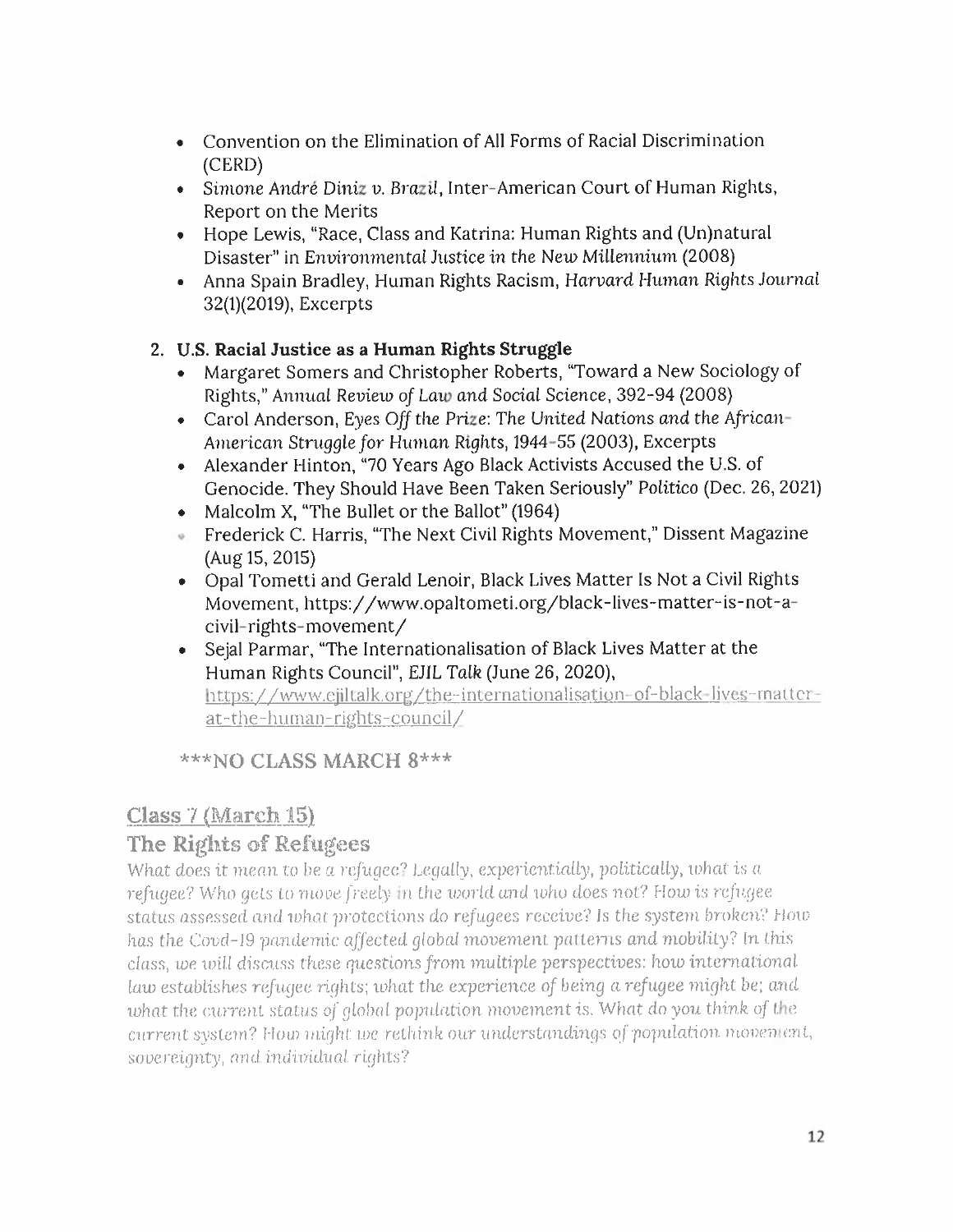- UN Convention Relating to the Status of Refugees (1951) and Protocol to the UN Convention on Refugees (1967)
- Alice Edwards, "International Refugee Law'' in International Human Rights Law, 513-527
- Hannah Arendt, 'We Refugees', Menorah Journal 30(1)(1943)(6pp)
- Terje Einarsen and Marthe Engedahl, "The universal asylum system and the 2016 New York Declaration: towards an improved 'global compact' on refugees?" in The Future *of Refugee Law* (2016) (6pp)
- <sup>E</sup>. Tendayi Achiume et. al., Introduction to the Symposium on COVID-19, Global Mobility, and International Law, AJIL Unbound (5pp)
- WATCH Exodus: Our Journey to Europe, Ep. 2 (59 min) available at https: //vimeo.com /188556Q30
	- <sup>o</sup> For more information on the individuals in Exodus, see here: https://www.bbc.co.uk /prograrnmes/articles/kY8dKDD71NV71pzdct QGf6/the-stories-behind-the-journeys

Class 8 (March 22) **MIDTERM**

Class 9 (March 29) Guest Speaker: Rajaa Altaali Readings TBA

## Class 10 (April 5)

## Women's Rights

What does it mean to say women's rights are human rights? What are women's rights and hom are they *different or* the same as any others? In this class *we* mill examine the prohibition on *discrimination* against women and the toays in which ideas *of* women's *rights have developed over* time. We will then use this as an opportunity *to discuss* the question *of conflicting rights.We will read <sup>a</sup>* series *of cases from the European context in* which courts *grapple with restrictions on different forms of religious* attire directed particularly at Muslim women.

## **<sup>1</sup>. Women'<sup>s</sup> Rights as Human Rights**

- Convention on the Elimination of Discrimination Against Women
- Alston & Goodman, International Human Rights, pp191-98 (Velasquez-Rodriguez and Private Violence)
- Susan Marks and Andrew Clapham, "Women", *International* Human Rights Lexicon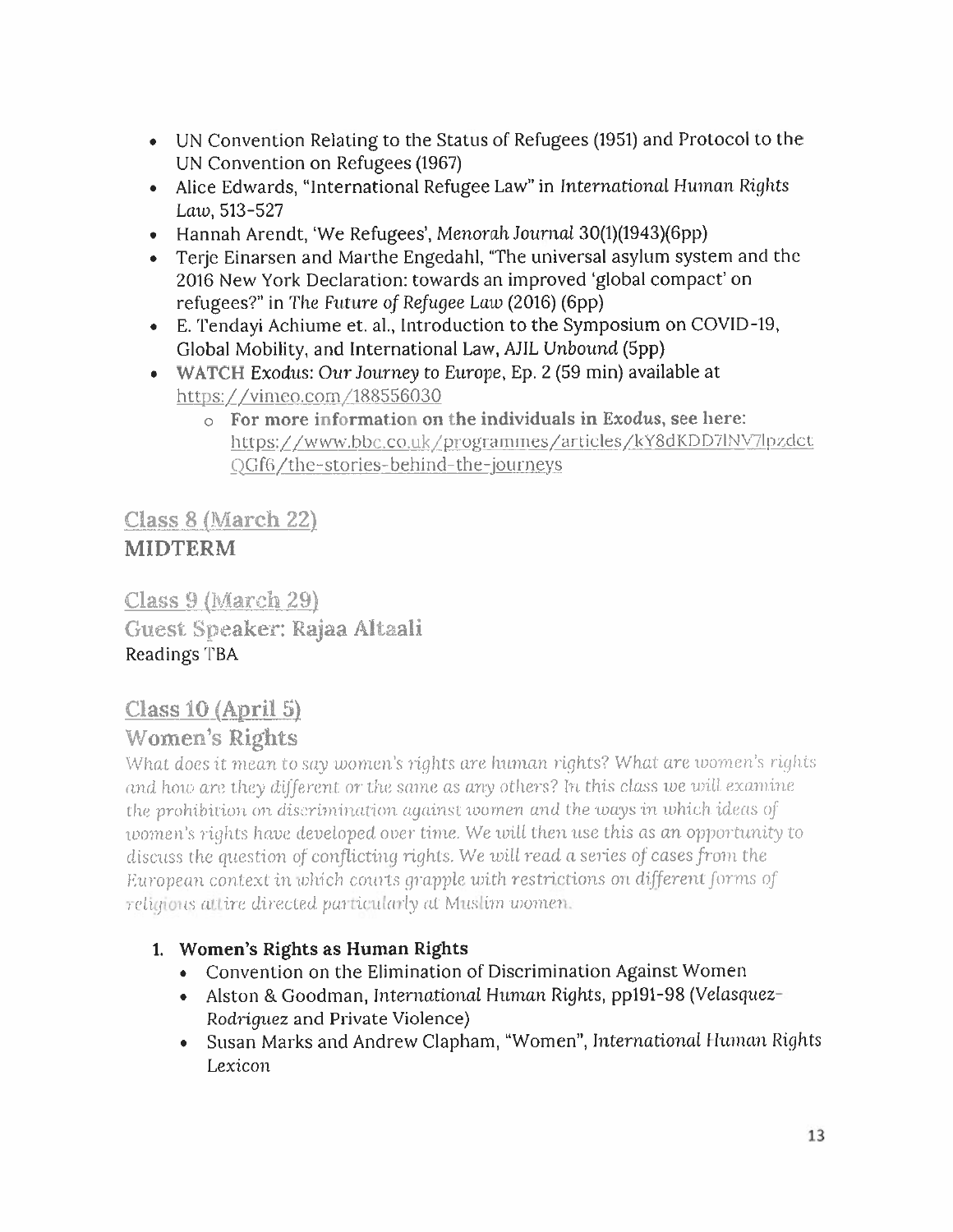- Charlotte Bunch and Niamh Reilly, "Women'<sup>s</sup> Rights as Human Rights: 25 Years On," in International Human Rights *of Women* (2019)
- Lisa Levenstein, "The Forgotten Origins of 'Women'<sup>s</sup> Rights as Human Rights'," Open Global Rights (Sept. 29, <sup>2020</sup>)

### **2. Intersectional Human Rights**

• Hope Lewis, "Embracing Complexity: Women'<sup>s</sup> Rights in Critical Race Feminist Perspective," Columbia Journal of Law and Gender **<sup>12</sup>(3): 510-520 (2003)**

### **3. When Rights Collide: "L'Affaire Foulard" Case Study**

- Dunoff et al, International Law, pp. 391-413 and update
- Alston & Goodman, International Human Rights, pp <sup>633</sup>-<sup>640</sup> (Sahin u. Turkey)

# **Part III. Advocacy and Enforcement**

## Class 11 (April 12)

## Enforcing Human Rights Law

Although *enforcement* is in many mays *<sup>a</sup>weak area of* hitman *rights,there is <sup>a</sup>* long tradition *of prosecuting* certain international crimes *whetherin* national courts or in specialized international tribunals. This *week* me mill look at *both, focusing first* on the *practice of universal jurisdiction,* in which individuals including ex-heads of state can be tried *for certain* human rights crimes, and second on the practice *of international criminal law. For* both, *we* will be asking tioo types *of questions: first,* what is required legally to pursue <sup>a</sup> human rights prosecution? How *does* it actually *happen*? Second, is criminal law *<sup>a</sup> good way to enforce human rights? Do we want: more* criminal punishment or *less? Are human rights crimes different from* domestic crimes or the same?

## **<sup>1</sup>. Prosecuting Human Rights Violations Domestically: Universal Jurisdiction**

- Hannum et. al., "Introduction to Universal Jurisdiction"
- Henry Kissinger, "The Pitfalls of Universal Jurisdiction"
- "German Court Convicts Former Syrian Official of Crimes Against Humanity," The New York Times (Feb. <sup>24</sup>, 2021)
- Vito Todeschini and Assert Khattab, "What Justice Can International Law Bring to Syrians?" Opinio Juris (Mar. 15, 2021)
- Watch: The Pinochet Case (2001), 109min.
- **2. Prosecuting Human Rights Violations Internationally: International Tribunals**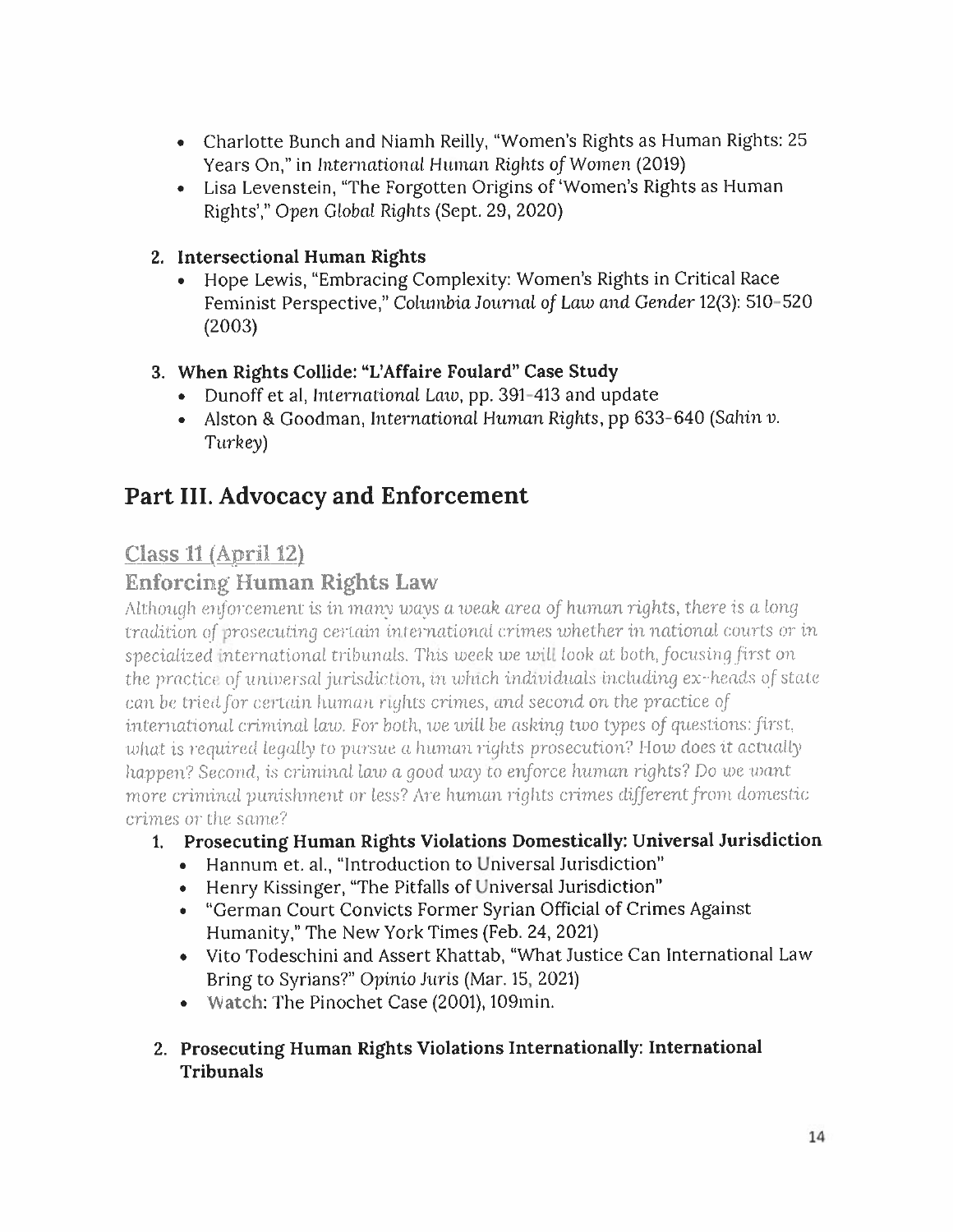- Susan Marks and Andrew Clapham, "International Crimes" in International Human Rights Lexicon
- Opening Statement, Chief Counsel for the <sup>U</sup>.S. Robert Jackson, Nuremberg, Excerpts
- Ronald <sup>C</sup>. Slye and Beth Van Schaak, International Criminal Law:The Essentials
- Zeid Ra'ad Al-Hussein, "Despite Setbacks, Fight Against Impunity Continues," ICTJ Debate (March 4, 2015)
- •Thabo Mbeki and Mahmood Mamdani, "Courts Can't End Civil Wars", New York Times

# Class 12 (April 19)

## Transitional.Justice

Prosecutions are only *one of the* ways *in* which societies and states approac<sup>h</sup> mass atrocity and the violation *of human* rights over time. Others *include* truth commissions, reparations, *and amnesties for pas<sup>t</sup> violence. Together with prosecutions, we call these* practices 'Transitional justice", an *enterprise* that developed towards the *end of the Cold* War arid continues today. In this class, *we* ivill examine the history *and practice* of transitional justice, particularly truth commissions. We *will first examine,* the *development of transitional justice in* the *Latin American context before turning to* the case of South *Africa, whose* Tmth *and Reconciliation Commission* remains *the most famous in the world.Then we.*will discuss the application of transitional justice to the. United States. Does the US *need <sup>a</sup> truth and reconciliation commission?*

## **1. Introduction to Transitional Justice**

- David Weissbrodt and Connie de la Vega, International Human Rights Law
- Guidance Note of the Secretary-General, United Nations Approach to Transitional Justice (2010), Excerpts

## **2. Truth & Reconciliation in South Africa**

- Truth & Reconciliation Commission Final Report. Vol <sup>I</sup>, Foreword
- WATCH The Daily Show, "Trevor Celebrates Nelson Mandela's 100<sup>th</sup> Birthday" https://www.youtube.com /watch?v=XOVsDOG6WWw
- AZAPO v. President *of* South *Africa,* South African Constitutional Court, 25 July 1996
- WATCH SABC, "TRC Special Report"

## **3. Transitional Justice for the United States?**

• Yuvraj Joshi, Does Transitional Justice Belong in the United States?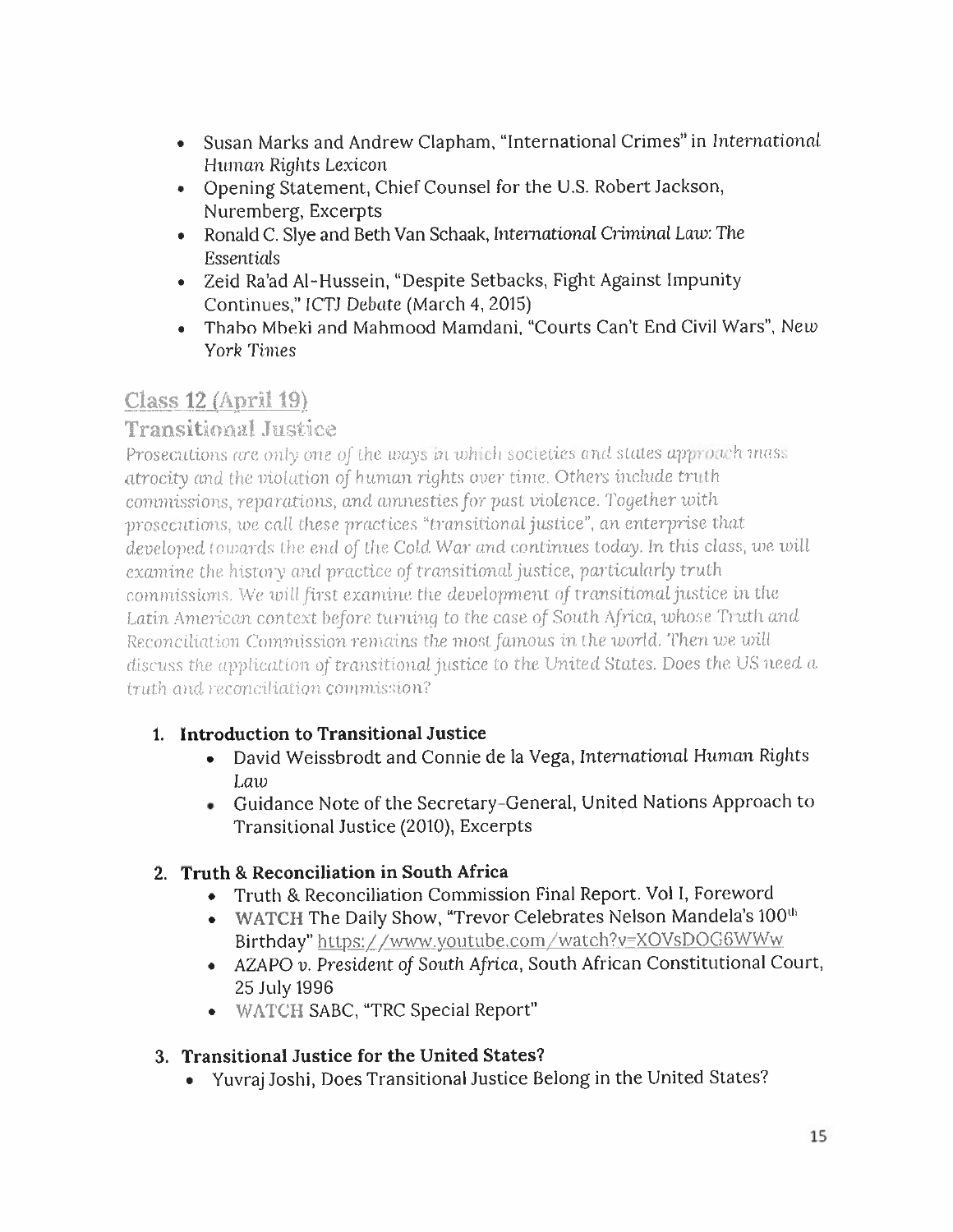- Colleen Murphy, Transitional Justice in the United States
- Optional: Zinaida Miller, Transitional Justice, Race, and the United States

# **Class 13 {April 26)**

## **Advocacy: The Politics and Practice of Human Rights Work**

What does it mean to "do" human *rights work? There are, of coarse, many answers to* that question and *we*'ve seen quite a *few* over the course: there are court cases, there *are UN monitoring* bodies, there are prosecutions. But <sup>a</sup> huge par<sup>t</sup> *of human rights work is finding facts and disseminating* stories *of what'<sup>s</sup> happening* to people. This meek roe hare tmo parts to our *study: first, some genera<sup>l</sup> readings fact-finding and advocacy. Second, we'll* match the Kony2012 *video and read* some *critical <sup>p</sup>ieces* about it. Please match the video *first so* that *you can form your* omn opinions, and THEN read the *<sup>p</sup>ieces so you* can *decide whether* you *agree or disagree. In* class, rue'll discuss the mays human rights researchers *go about their work and* the *efficacy and* shortcomings *of the* Kony2012 advocacy strategy.

- **1. Fact-Finding and Transnational Advocacy**
	- Alston & Goodman, *International* Human Rights (Orentlicher, "Bearing Witness"; Cohen, "Government Responses to Human Rights Reports")
	- Human Rights Watch, "About Our Research", *https: / /www.hrw.Qrg / about-our-research*
	- Margaret Keck and Kathryn Sikkink, Activists Beyond Borders, **READ pp 102-110, 116-120**
	- Susan Marks and Andrew Clapham, "Victims" in *International* Human Rights Lexicon

## **2. Case Study: Kony 2012**

- **• WATCH** Kony 2012 video (30 minutes), https://invisiblcchildrcn.com/kony-2Q12/
- Mareike Schomerus, '"Make Him Famous': The Single Conflict Narrative of Kony and Kony <sup>2012</sup>" in Advocacy in *Conflict: Critical Perspectives* on Transnational Activism, edited by Alex de Waal
- Lars Waldorf, "White Noise" (2012)
- Teju Cole, "The White-Savior Industrial Complex," The Atlantic Monthly, March 21, 2012
- Adam Branch, "Dangerous Ignorance: The Hysteria of Kony <sup>2012</sup>", Al-Jazecra, March 12, 2012

# **Part IV. New Frontiers**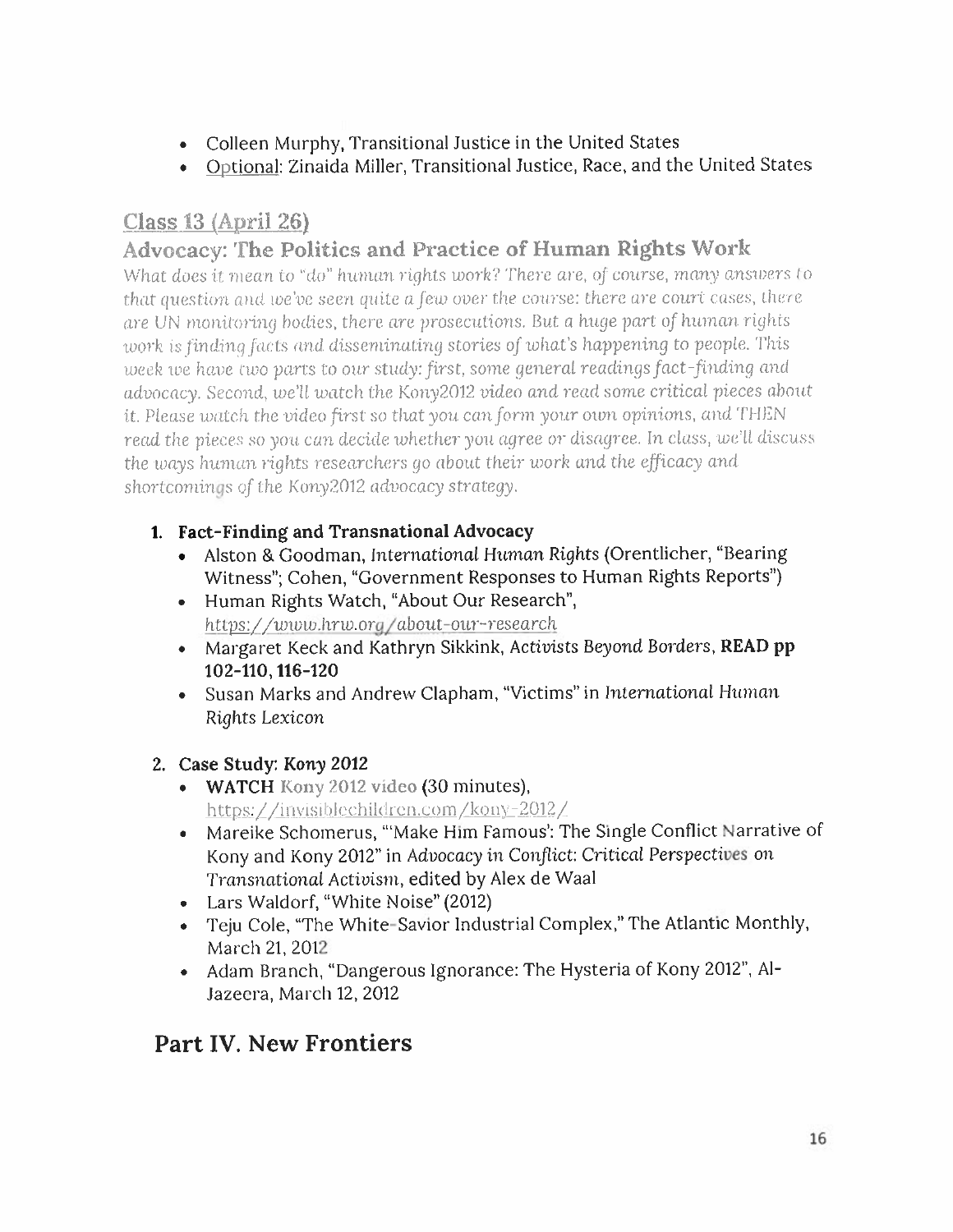# **Class 14 (May 3)**

## **The Present and Future of Human Rights**

The *world faces many crises right now. In addition* to *conflict, insecurity, and population movement, we are also facing radical* economic *inequality*, *horrific poverty even* in rich, nations, *and* the *existential* threat *of climate change, and <sup>a</sup>* global *pandemic.* What, *if anything, does human rights have to do with these problems?* Where should the human rights movement go *in* thefuture? What *are* the *<sup>p</sup>itfalls* and promises? What kinds *of* goals can human tights accomplish? Are *we* tackling the right things in the right mays? Do *we need different* objectives *and/or different strategies? Kennedy's " Part of the Problem*" teas *written over* 15 *years ago* and lists <sup>a</sup> series *of waysin which hum.an rights might be" par<sup>t</sup> of the problem" instead of the* solution. What *do you think about* his list? Hoxo does it *compare with the Open* Global Rights pieces about the *future of human rights?*

### **1. Human Rights and Climate Change**

- OHCHR, "Key Messages on Human Rights, Climate Change and Migration"
- Universal Rights Group, "Human Rights, Climate Change and Cross-Border Displacement" (Aug. 2015)
- César Rodriguez-Garavito, "Can Human Rights Deal with Existential Risks to Humanity and the Planet?" Open Global Rights (Jan. <sup>22</sup>, 2021)
- Sam Varvastian, "Children'<sup>s</sup> climate change case at the European Court of Human Rights: what'<sup>s</sup> at stake?" The Conversation Dec. <sup>4</sup>, <sup>2020</sup>)
- LISTEN: https://soundcloud.com/user-163824213/bbc-world-servicefeatures-glans-climatc-change-action (4 min.)

### **2. Poverty and Inequality**

- Samuel Moyn, "Do Human Rights Increase Inequality?" The Chronicle *of Higher* Education (May 26, 2015)
- Juan Pablo Bohoslavsky, "The Pandemic of Inequality", Open Global Rights (Nov. 6, 2020)

### **3. The Future of Human Rights**

- David Kennedy, "The International Human Rights Movement: Part of the Problem?", The Dark Sides *of* Virtue: Reassessing International Humanitarianism (2004)
- William <sup>F</sup>. Schulz & Sushma Raman, "The Coming Good Society: Why new realities demand new rights" Open Global Rights (Jan. 20, <sup>2021</sup>)
- Karen Engle, "Human Rights or <sup>a</sup> Different Register:Taking Seriously Other Emancipatory Discourses", Open Global Rights (Mar. 31, <sup>2021</sup>)